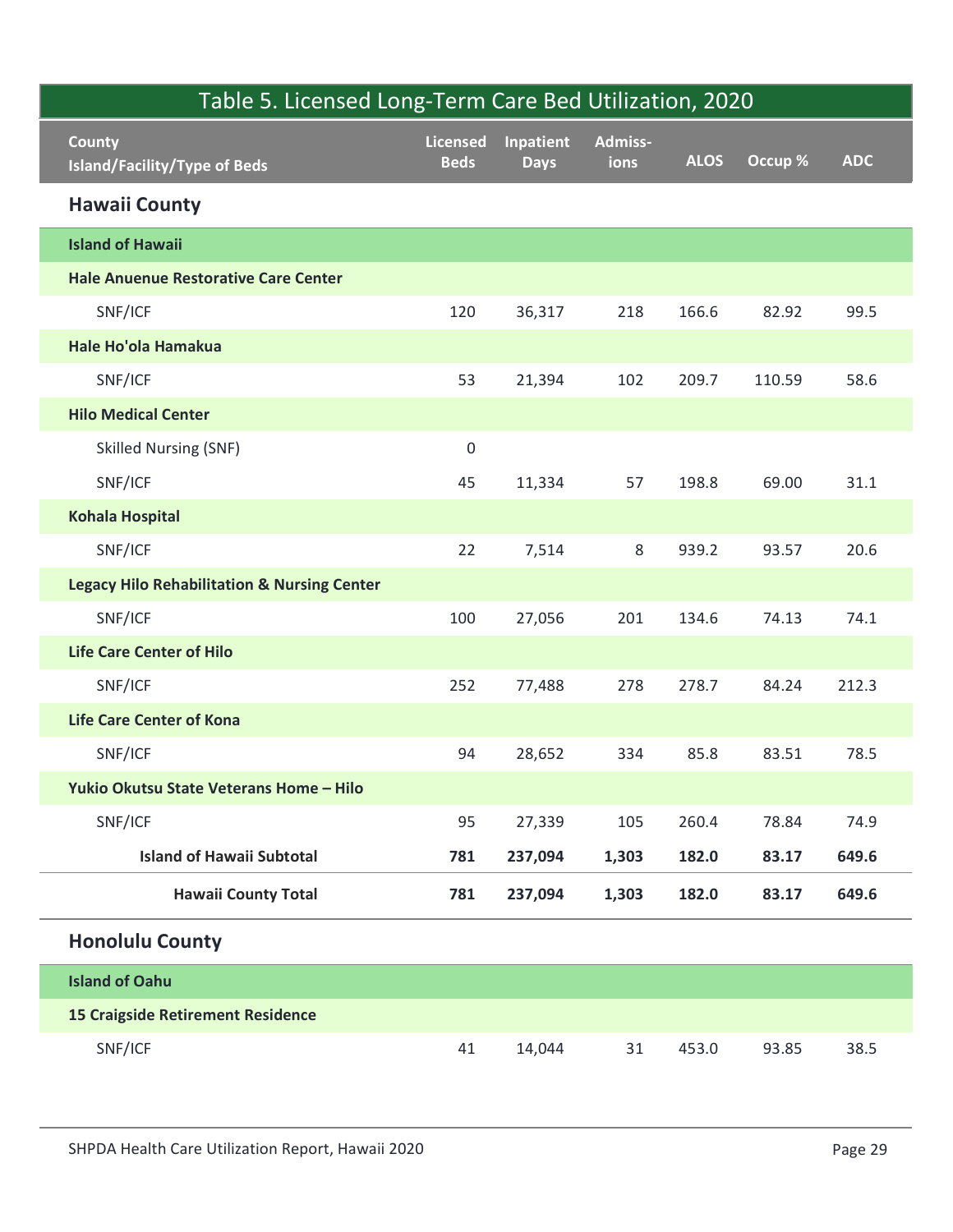| County                                                | Licensed<br><b>Beds</b> | Inpatient   | Admiss-<br>ions | <b>ALOS</b> | Occup % | <b>ADC</b> |
|-------------------------------------------------------|-------------------------|-------------|-----------------|-------------|---------|------------|
| <b>Island/Facility/Type of Beds</b>                   |                         | <b>Days</b> |                 |             |         |            |
| <b>Honolulu County</b>                                |                         |             |                 |             |         |            |
| <b>Island of Oahu</b>                                 |                         |             |                 |             |         |            |
| <b>Aloha Nursing &amp; Rehab Centre</b>               |                         |             |                 |             |         |            |
| SNF/ICF                                               | 141                     | 48,850      | 164             | 297.9       | 94.92   | 133.8      |
| <b>Ann Pearl Nursing Facility</b>                     |                         |             |                 |             |         |            |
| SNF/ICF                                               | 104                     | 23,410      | 84              | 278.7       | 61.67   | 64.1       |
| <b>Arcadia Retirement Residence</b>                   |                         |             |                 |             |         |            |
| SNF/ICF                                               | 91                      | 28,387      | 103             | 275.6       | 85.46   | 77.8       |
| <b>Avalon Care Center - Honolulu</b>                  |                         |             |                 |             |         |            |
| SNF/ICF                                               | 108                     | 31,578      | 520             | 60.7        | 80.11   | 86.5       |
| <b>Care Center of Honolulu</b>                        |                         |             |                 |             |         |            |
| SNF/ICF                                               | 182                     | 56,945      | 411             | 138.6       | 85.72   | 156.0      |
| <b>Hale Ho Aloha</b>                                  |                         |             |                 |             |         |            |
| SNF/ICF                                               | 59                      | 19,012      | 27              | 704.1       | 88.28   | 52.1       |
| <b>Hale Malamalama</b>                                |                         |             |                 |             |         |            |
| SNF/ICF                                               | 40                      | 12,576      | 23              | 546.8       | 86.14   | 34.5       |
| <b>Hale Nani Rehabilitation &amp; Nursing Center</b>  |                         |             |                 |             |         |            |
| SNF/ICF                                               | 288                     | 85,718      | 868             | 98.8        | 81.54   | 234.8      |
| <b>Hale Ola Kino</b>                                  |                         |             |                 |             |         |            |
| SNF/ICF                                               | 32                      | 10,572      | 164             | 64.5        | 90.51   | 29.0       |
| Harry and Jeanette Weinberg Care Center at Pohai Nani |                         |             |                 |             |         |            |
| SNF/ICF                                               | 44                      | 13,251      | 87              | 152.3       | 82.51   | 36.3       |
| Hi'olani Care Center at Kahala Nui                    |                         |             |                 |             |         |            |
| <b>Skilled Nursing (SNF)</b>                          | 16                      | 5,347       | 6               | 891.2       | 91.56   | 14.6       |
| SNF/ICF                                               | 44                      | 13,133      | 22              | 597.0       | 81.77   | 36.0       |
| <b>Islands Skilled Nursing and Rehabilitation</b>     |                         |             |                 |             |         |            |
| SNF/ICF                                               | 42                      | 5,963       | 174             | 34.3        | 38.90   | 16.3       |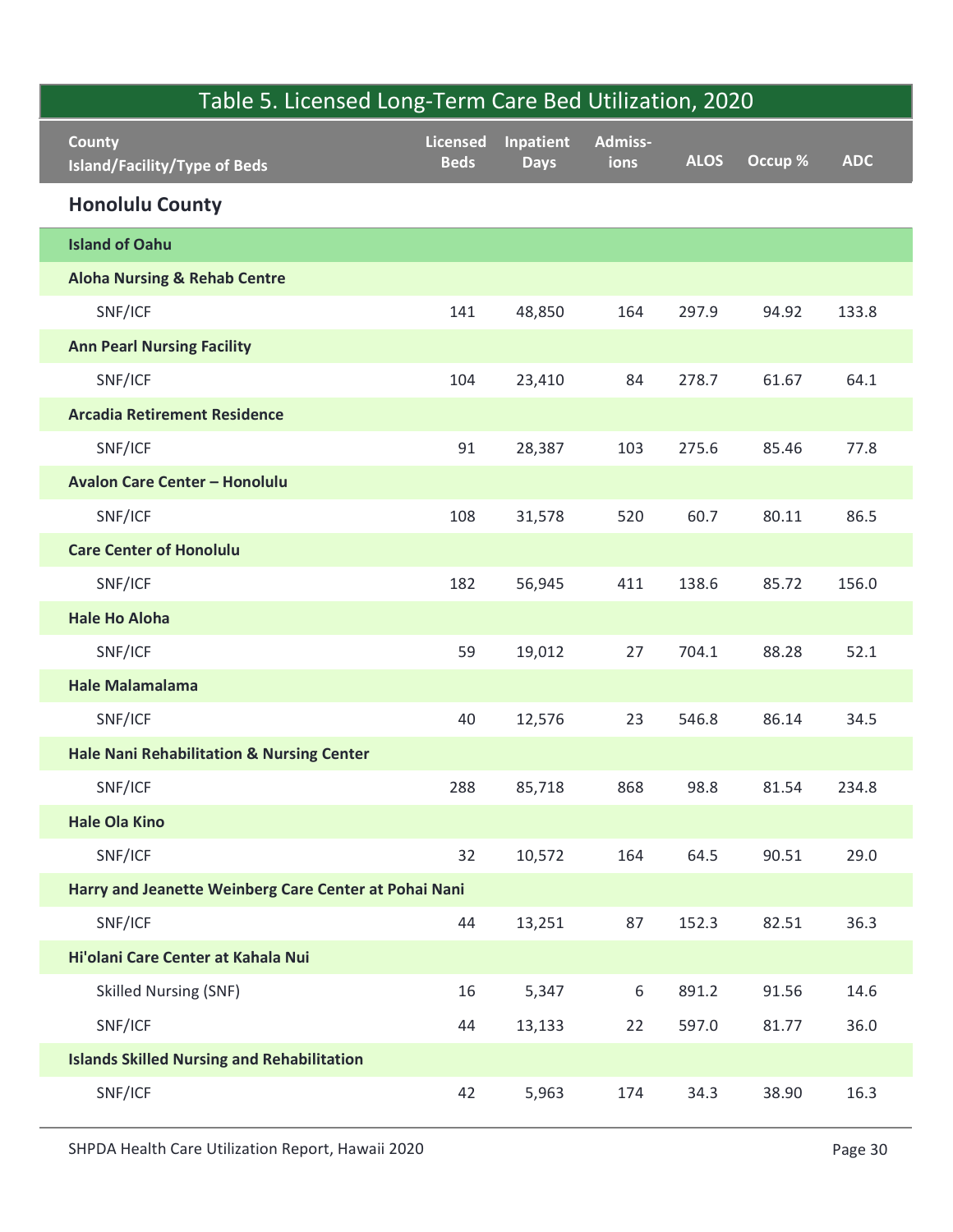| Table 5. Licensed Long-Term Care Bed Utilization, 2020 |                                |                          |                  |             |         |            |
|--------------------------------------------------------|--------------------------------|--------------------------|------------------|-------------|---------|------------|
| County<br><b>Island/Facility/Type of Beds</b>          | <b>Licensed</b><br><b>Beds</b> | Inpatient<br><b>Days</b> | Admiss-<br>ions  | <b>ALOS</b> | Occup % | <b>ADC</b> |
| <b>Honolulu County</b>                                 |                                |                          |                  |             |         |            |
| <b>Island of Oahu</b>                                  |                                |                          |                  |             |         |            |
| Ka Punawai Ola                                         |                                |                          |                  |             |         |            |
| SNF/ICF                                                | 120                            | 29,625                   | 453              | 65.4        | 67.64   | 81.2       |
| Kaiser Permanente Moanalua Medical Center              |                                |                          |                  |             |         |            |
| <b>Skilled Nursing (SNF)</b>                           | 28                             | $\mathsf{O}\xspace$      | $\boldsymbol{0}$ |             | 0.00    | $0.0\,$    |
| <b>Kalakaua Gardens</b>                                |                                |                          |                  |             |         |            |
| SNF/ICF                                                | 49                             | 15,127                   | 308              | 49.1        | 84.58   | 41.4       |
| <b>Kuakini Geriatric Care, Inc</b>                     |                                |                          |                  |             |         |            |
| <b>Skilled Nursing (SNF)</b>                           | 40                             | 8,348                    | 324              | 25.8        | 57.18   | 22.9       |
| Intermediate Care (ICF)                                | 137                            | 39,364                   | 93               | 423.3       | 78.72   | 107.8      |
| SNF/ICF                                                | 10                             | 1,663                    | 5                | 332.6       | 45.56   | 4.6        |
| <b>Kulana Malama</b>                                   |                                |                          |                  |             |         |            |
| SNF/ICF                                                | 30                             | 9,962                    | 15               | 664.1       | 90.98   | 27.3       |
| Leahi Hospital                                         |                                |                          |                  |             |         |            |
| SNF/ICF                                                | 155                            | 36,555                   | 73               | 500.8       | 64.61   | 100.2      |
| <b>Liliha Healthcare Center</b>                        |                                |                          |                  |             |         |            |
| SNF/ICF                                                | 92                             | 28,638                   | 123              | 232.8       | 85.28   | 78.5       |
| <b>Liliha Kupuna Skilled Nursing Facility</b>          |                                |                          |                  |             |         |            |
| SNF/ICF                                                | 119                            | 32,197                   | 1,200            | 26.8        | 74.13   | 88.2       |
| <b>Maluhia Hospital</b>                                |                                |                          |                  |             |         |            |
| SNF/ICF                                                | 158                            | 35,095                   | 64               | 548.4       | 60.85   | 96.2       |
| Manoa Cottage Kaimuki                                  |                                |                          |                  |             |         |            |
| SNF/ICF                                                | 27                             | 8,343                    | 23               | 362.7       | 84.66   | 22.9       |
| <b>Maunalani Nursing and Rehabilitation Center</b>     |                                |                          |                  |             |         |            |
| SNF/ICF                                                | 100                            | 31,824                   | 203              | 156.8       | 87.19   | 87.2       |
| SHPDA Health Care Utilization Report, Hawaii 2020      |                                |                          |                  |             |         | Page 31    |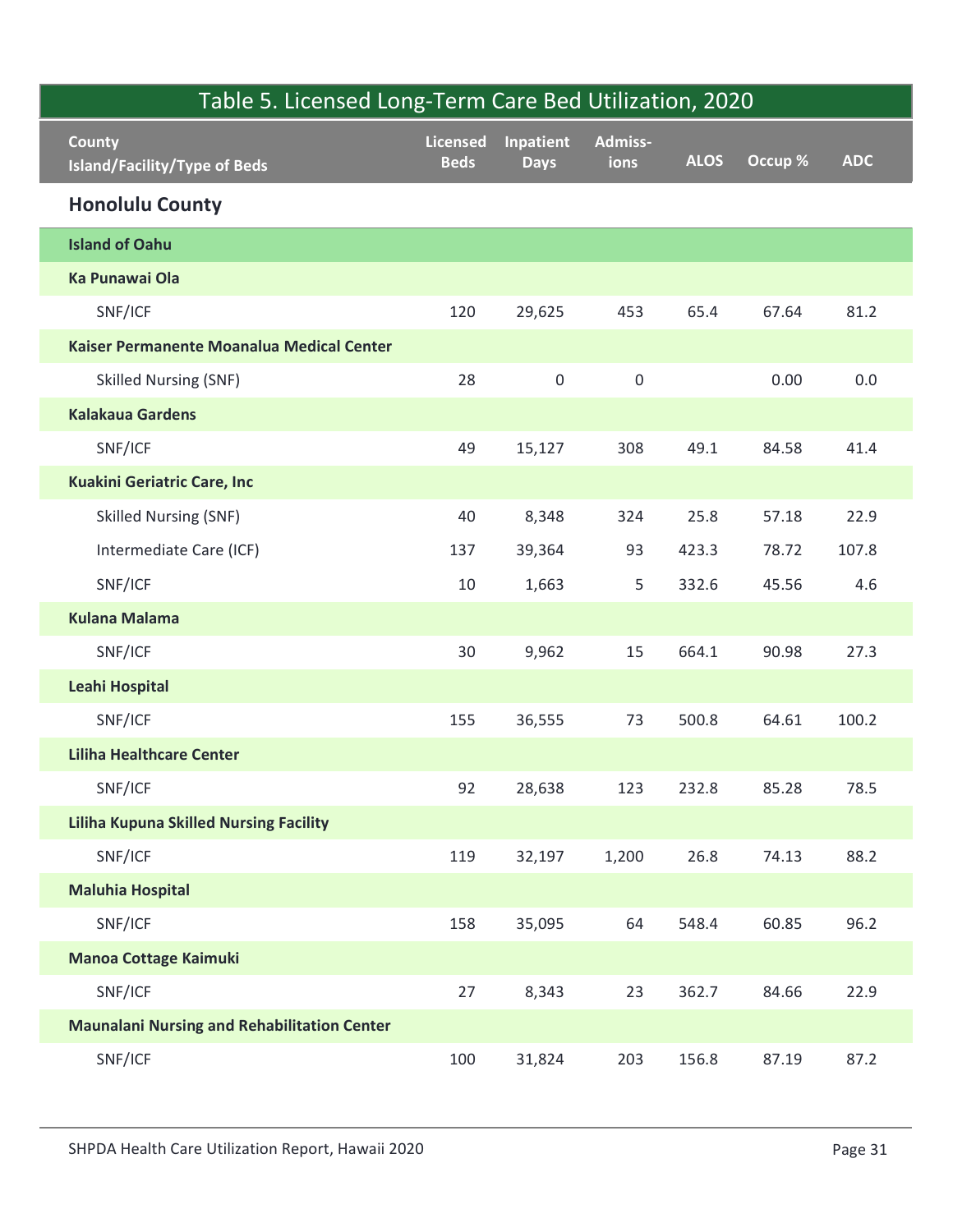| Table 5. Licensed Long-Term Care Bed Utilization, 2020    |                         |             |                 |             |         |            |
|-----------------------------------------------------------|-------------------------|-------------|-----------------|-------------|---------|------------|
| <b>County</b>                                             | Licensed<br><b>Beds</b> | Inpatient   | Admiss-<br>ions | <b>ALOS</b> | Occup % | <b>ADC</b> |
| <b>Island/Facility/Type of Beds</b>                       |                         | <b>Days</b> |                 |             |         |            |
| <b>Honolulu County</b>                                    |                         |             |                 |             |         |            |
| <b>Island of Oahu</b>                                     |                         |             |                 |             |         |            |
| <b>Nuuanu Hale</b>                                        |                         |             |                 |             |         |            |
| SNF/ICF                                                   | 75                      | 24,488      | 122             | 200.7       | 89.45   | 67.1       |
| <b>Oahu Care Facility</b>                                 |                         |             |                 |             |         |            |
| SNF/ICF                                                   | 82                      | 26,625      | 67              | 397.4       | 88.96   | 72.9       |
| <b>Palolo Chinese Home</b>                                |                         |             |                 |             |         |            |
| SNF/ICF                                                   | 113                     | 15,535      | 390             | 39.8        | 37.67   | 42.6       |
| <b>Pearl City Nursing Home</b>                            |                         |             |                 |             |         |            |
| SNF/ICF                                                   | 122                     | 34,392      | 145             | 237.2       | 77.23   | 94.2       |
| Pu'uwai 'O Makaha                                         |                         |             |                 |             |         |            |
| SNF/ICF                                                   | 93                      | 25,108      | 81              | 310.0       | 73.97   | 68.8       |
| <b>Wahiawa General Hospital</b>                           |                         |             |                 |             |         |            |
| SNF/ICF                                                   | 115                     | 34,007      | 333             | 102.1       | 81.02   | 93.2       |
| <b>Island of Oahu Subtotal</b>                            | 2,897                   | 805,682     | 6,706           | 120.1       | 76.19   | 2,207.3    |
| <b>Honolulu County Total</b>                              | 2,897                   | 805,682     | 6,706           | 120.1       | 76.19   | 2,207.3    |
| <b>Kauai County</b>                                       |                         |             |                 |             |         |            |
| <b>Island of Kauai</b>                                    |                         |             |                 |             |         |            |
| <b>Garden Isle Rehabilitation &amp; Healthcare Center</b> |                         |             |                 |             |         |            |
| SNF/ICF                                                   | 110                     | 31,954      | 233             | 137.1       | 79.59   | 87.5       |
| <b>Hale Kupuna Heritage Home</b>                          |                         |             |                 |             |         |            |
| SNF/ICF                                                   | 84                      | 22,356      | 48              | 465.8       | 72.92   | 61.2       |
| <b>Kauai Care Center</b>                                  |                         |             |                 |             |         |            |
| SNF/ICF                                                   | 53                      | 15,052      | 98              | 153.6       | 77.81   | 41.2       |
| <b>Samuel Mahelona Memorial Hospital</b>                  |                         |             |                 |             |         |            |
| SNF/ICF                                                   | 66                      | 16,908      | 29              | 583.0       | 70.19   | 46.3       |
| SHPDA Health Care Utilization Report, Hawaii 2020         |                         |             |                 |             |         | Page 32    |